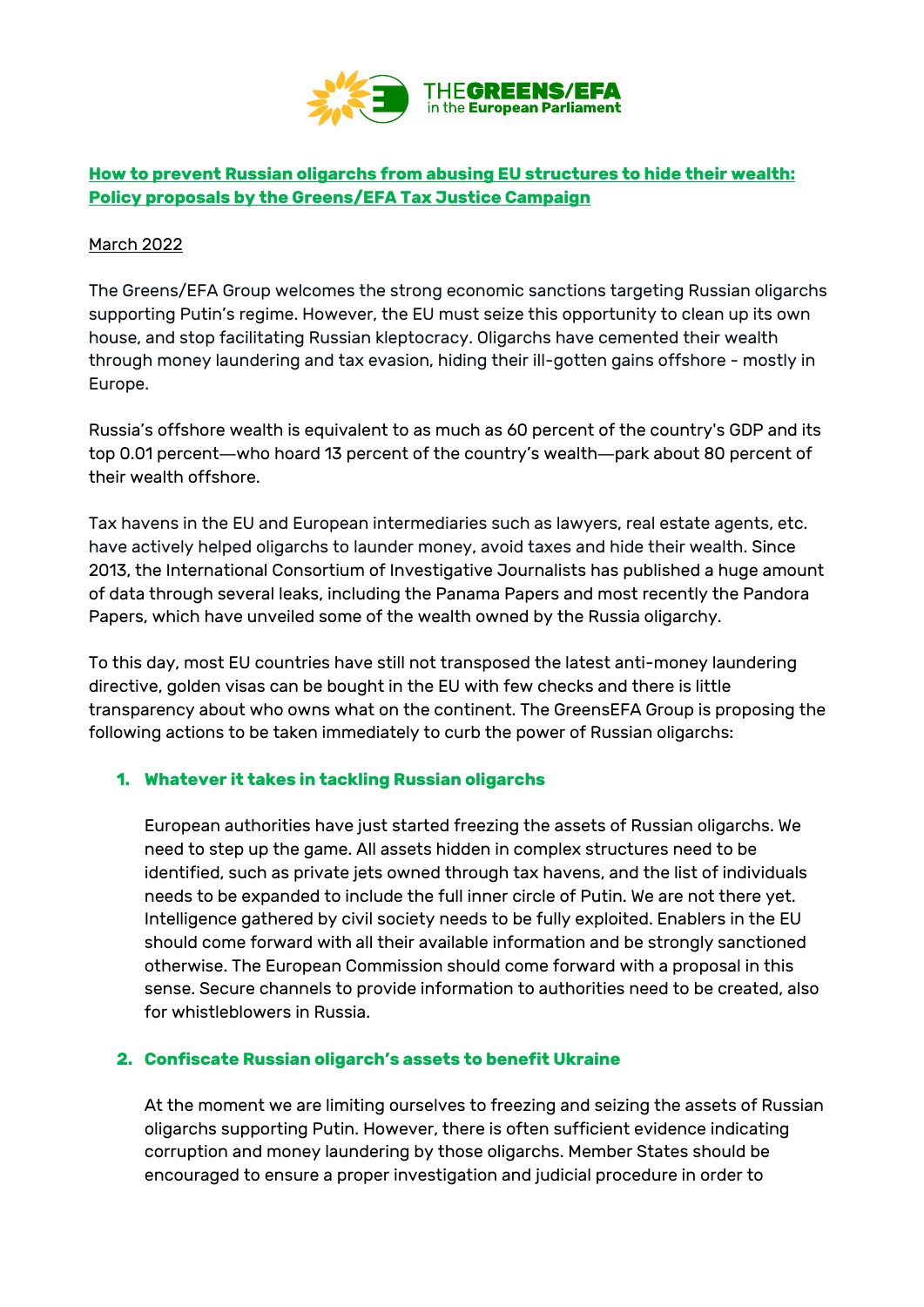confiscate proceeds of corruption and money-laundering and this should flow to a fund financing the Ukrainian recovery. In addition, to facilitate the enforcement of economic sanctions on Russian oligarchs in the EU we should create a European variant of the recently-created KleptoCapture task force in the United States. It is also necessary to ensure a proper fact-checking regarding the source of wealth, without reliance on information provided by authoritarian regimes.

### **3. End all golden visa regimes in the EU, and revoke those for Russian oligarchs**

Revocation of citizenship and residence acquired through golden visa regimes by Russian oligarchs supporting Putin should be explored - in particular, in cases of fraud. Cyprus, Malta, and Portugal amongst others are known for having granted such privileges to Russian oligarchs. In the meantime, it is necessary to open all channels, including asylum, for the opponents of Putin's regime.

### **4. Set-up a European asset registry**

No EU country currently requires registration of the beneficial owners of all types of assets, such as real estate, yachts, private jets and art. This means countries have little or no readily available information that immediately shows which of the trillions in assets held within their borders belong to recently sanctioned Russian oligarchs. All EU countries should set up registries with beneficial ownership information including all these kinds of assets. Those registries should be interconnected and freely accessible through one European single access point.

### **5. Ban shell companies in the EU**

Oligarchs manage to escape economic sanctions by hiding their wealth behind complex structures, mostly involving shell companies. The European Commission has recently proposed a directive targeting those shell companies called 'Unshell'. EU Member States in the Council need to adopt this directive as soon as possible without watering it down.

## **6. G7 and G20 need to come forward with an anti-corruption and money laundering action plan**

Over the past couple of years the G7 and G20 have rightly focused on tax avoidance by multinationals. Now a similar political impetus is needed to tackle tax fraud, tax avoidance and money laundering by the ultra-wealthy. We also need strong global standards on the taxation of wealth. Everything should start with a global wealth register. The established G7 task force to enforce the economic sanctions on Russian oligarchs could initiate such a register for the World's ulta-wealthy starting with the Russian oligarchs.

### **7. No more safe havens in the EU**

21 Member States still have not correctly transposed the fifth anti-money laundering Directive and many governments are failing to fully implement international standards